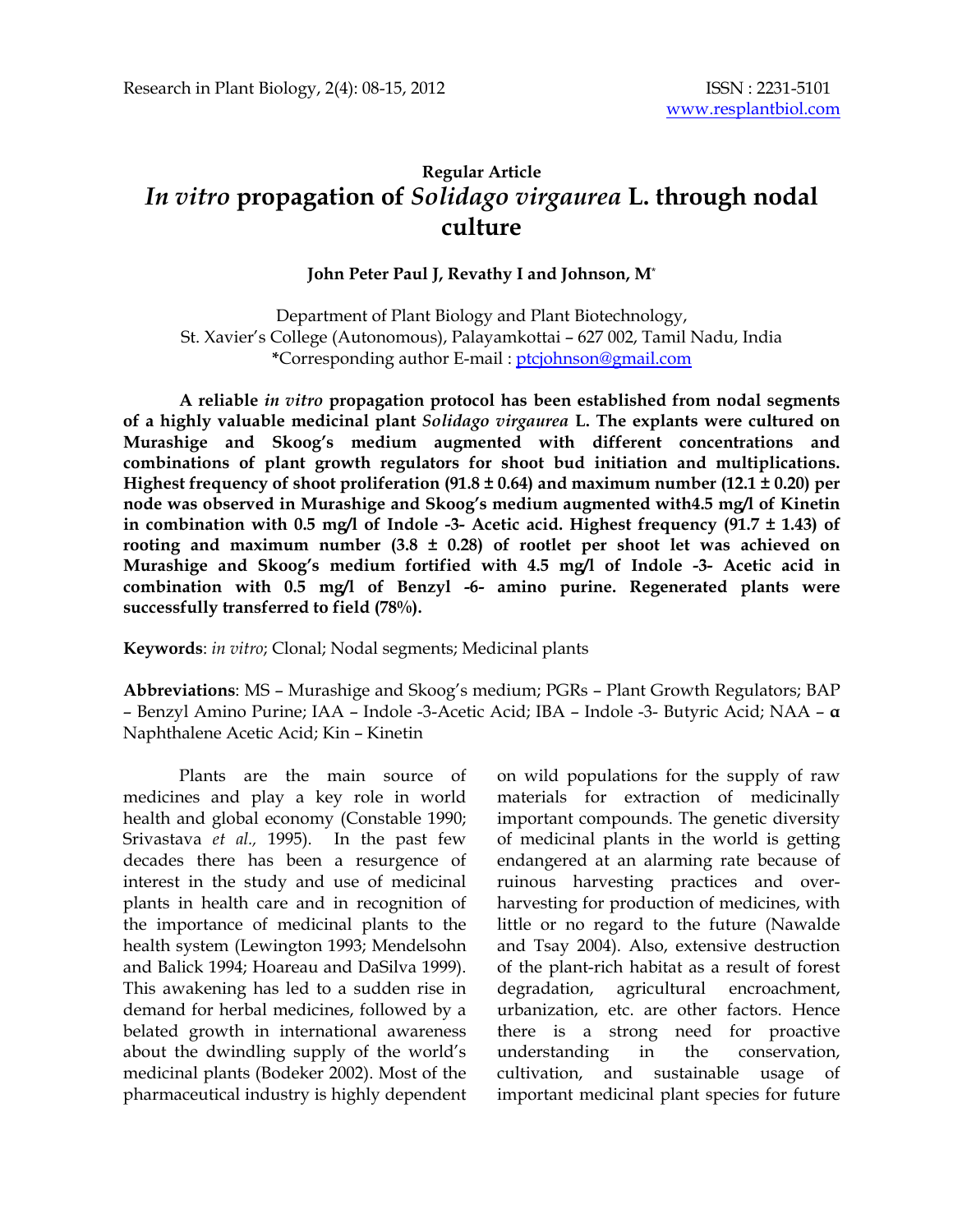use (Nawalde and Tsay 2004). During the last few years, *in vitro* culture techniques have been developed into a successful and rapid mean of asexually propagating a number of plant species. Clonally propagating by tissue culture is highly desirable to regenerate sufficient populations of plants with similar characteristics, decreasing or eliminate the possibility of anomaly what occurring with others methods (Bajaj *et al.,* 1988). Also, plant tissue culture is useful for conservation and rapid propagation of rare and endangered medicinal plants. Regeneration through micropropagation has been obtained in many medicinal species (Johnson *et al.,* 2002; Johnson and Manickam 2003; Johnson *et al.,* 2004; Benniamin *et al.,* 2004; Johnson *et al.,* 2005; Baskaran and Jayabalan 2005; Johnson 2006; Johnson *et al.,* 2007; Johnson 2007; Rout *et al.,* 2007; Johsnon *et al.,* 2009; Vijayakumar *et al.,* 2010; Chandra Prabha Rama Subbu 2010; Johnson *et al.,* 2010; Shukla *et al.,* 2011; Wesely *et al.,* 2010; Pandeya *et al.,* 2010; Okere and Adegeye 2011; Wesely *et al.,* 2011). There are no previous reports on micropropagation of any species of *Solidago virgaurea*. So, the objective of this investigation was to develop efficient systems for the *in vitro* propagation of this medicinal species *Solidago virgaurea* L. by apical and nodal segment proliferation.

Plants of *Solidago* (fam. Asteraceae) genus contain terpenoids, saponins, phenolic acids, phenolic glycosides and high amounts of flavonoids, mainly quercetin, kaempferol, and rutin (Lorenzi and Matos, 2002; Reznicek *et al.,* 1991). *Solidago* species have been used in folk medicine for the treatment of various inflammatory and infectious processes. Studies using in vitro and in vivo models have demonstrated that plants of this genus have important antimicrobial, analgesic, antineoplasic and antioxidant effects. It is recommended as a diuretic, analgesic and anti-inflammatory to treat burns and rheumatic disease, among other conditions. From the chemical point of view, flavonoids and their derived compounds have been isolated from the *Solidago* sps. Besides their anti-inflammatory activity effect, flavonoids have been demonstrated to have important antimicrobial and antiplatelet aggregation properties *Solidago virgaurea* L. is an herbaceous perennial plant of the family Asteraceae. It has been traditionally used to treat urinary tract, nephrolithiasis and prostate. The plant contains triterpene saponins, flavonoids (derivatives of quercetin, kaempferol and apigenin), polyphenolic acids (ferulic and chlorogenic), tannins, essential oil and polysaccharides. In addition, plant possesses antimicrobial, antimycotic, anti-oxidant, antiinflammatory, analgetic, anticancerogenic, sedative, and hypotensive activities (Ivancheva and Stancheva, 2000; Thiem and Goslinska, 2002; Demir *et al.,* 2009). The crude ethanolic and methanolic extracts of *S. virgaurea* showed a moderate bactericidal activity (Gross *et al.,* 2002).

The Indian system of medicine is predominantly dependent upon the use of plant based raw materials in most of their preparations and formulations, thereby, widening the gap between demand and supply and thus putting further pressure on the species. In view of the problems of conventional propagation and high demand of planting material the large scale multiplication of this species can only be met efficiently and economically in a sort span of time by *in vitro* propagation. Therefore, an efficient *in vitro* propagation system for producing this plant *S. virgaurea* is required to further clarify its potential medicinal values and germplasm conservation. Thus the present study has been intended to develop a trustworthy and reproducible protocol of this important medicinal plant *S. virgaurea* using nodal segments as explants which could be used for mass multiplication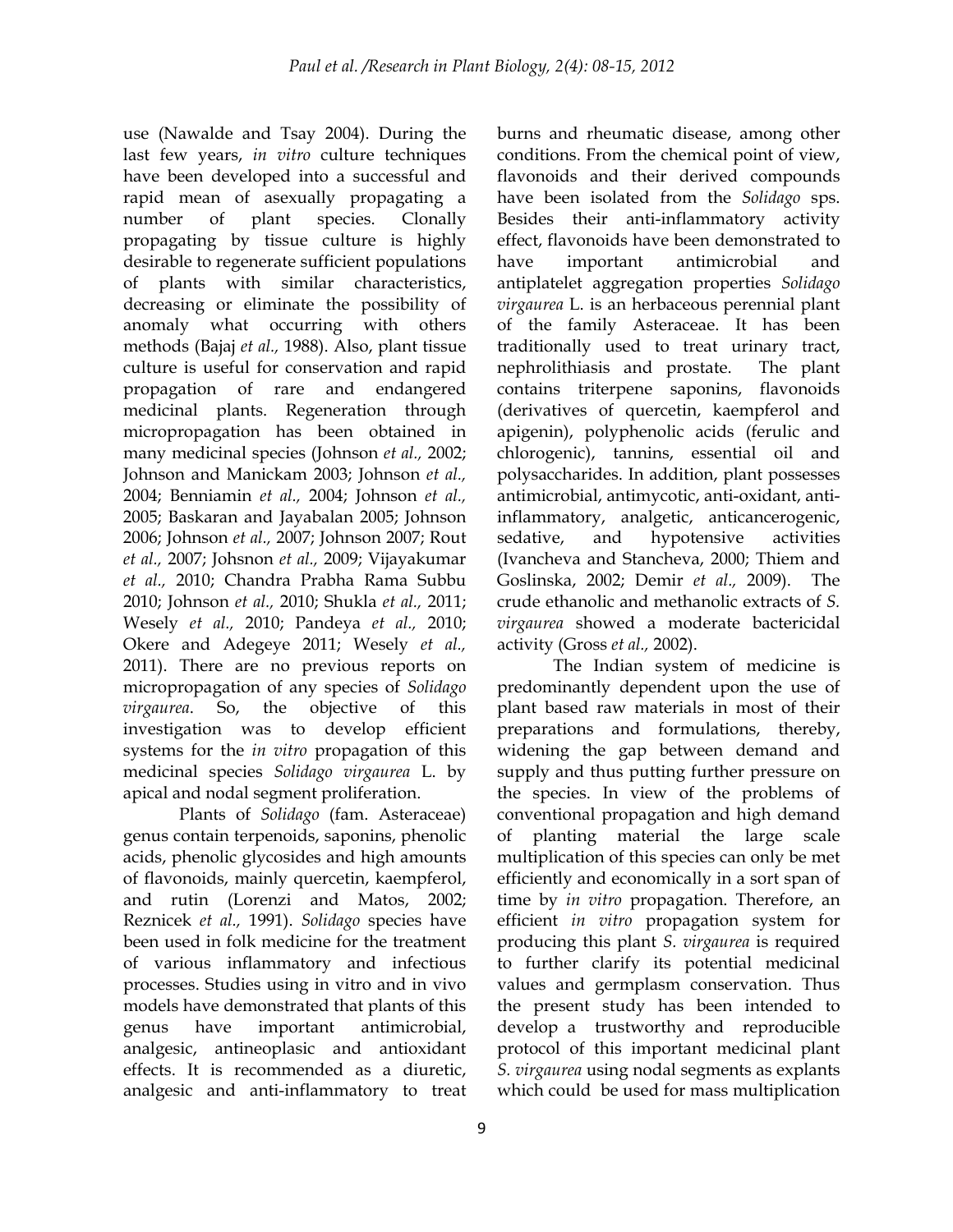of this plant species to meet the increasing requirement of the pharmaceutical industry as well as for the conservation of *S. virgaurea*.

## **Materials and Methods**

Plants of *Solidago virgaurea* L. (Asteraceae) collected from the native habitats at Tirunelveli, Tamil Nadu, India and grown in the Botanical garden of Department of Plant Biology and Plant Biotechnology, St. Xavier's College (Autonomous), Palayamkottai, Tamil Nadu, India. Young shoots were harvested and washed with running tap water and surface sterilized in 0.05 and 0.1% mercuric chloride for 2, 3 and 5 min. After rinsing 3-4 times with sterile distilled water, nodal segments were separated and cut into smaller segments (0.5 to 1.0 cm) used as the explants. The explants were placed vertically (nodal segments) on solid basal Murashige and Skoog (1962) medium supplemented with 3% sucrose, 0.7% (w/v) agar (Hi-Media, Mumbai) and different concentration (0.5- 2.0 mg/l) and combination of BAP, Kin and IAA for *in vitro* shootlets and rootlets regeneration. The pH of the medium was adjusted to 5.8 before autoclaving at 121˚C for 15 min. The cultures were incubated at 25 ± 2˚C under cool fluorescent light (2250 lux 12 hr/d photoperiod). Each and every experiment was performed with 20 replicates and repeated twice. For hardening, the *in vitro* raised plantlets were removed from culture, washed thoroughly with tap water planted in small polycups filled with sterile garden soil (3:1), covered by unperforated polybags, and hardened for 4 weeks in a mist chamber before transfer to field.

## **Results and Discussion**

 The surface sterilization of *S. virgaurea* was carried with different concentration of mercuric chloride such as 0.05%. 0.1% and 0.15% for different time duration. Among them, 0.1% mercuric chloride for 3 min showed low percentage contamination and highest (92.3%) percentage of microbes / contaminants free explants. The explants treated with 0.05% and 0.15% of mercuric chloride for 3 min showed 55- 60% of microbes free explants. The explants treated with 0.1% for above 3 min and 0.15% for 2½ min and above obtained hundred percentages of microbes free explants with high percentage of explants mortality, high concentration of mercuric chlorides leads the death of the explants (lethal effect). Singh *et al.* (2009) observed that  $5.5 \pm 2.12$  percentage of contamination when the explants were treated with 0.1 %  $(w/v)$  mercuric chloride for 5 min and 40  $\%$  (v/v) Sodium hypochlorite for 20 min. Wesely *et al.,* (2011) observed that the explants treated with 0.1% mercuric chloride for 3½ min showed 4% microbial contamination. In the present study we observed that 3 min sterilization with  $0.1\%$  HgCl<sub>2</sub> showed 7.7% of contamination with less percentage of explants mortality rate. The medium (MS) augmented with different concentrations and combinations of plant growth regulators (BAP (0.5- 5 mg/l), Kin (0.5- 5 mg/l) and IAA (0.5- 5.0 mg/l)) were used for multiple shoots emergence from the shoot tip and nodal segments. The explants (nodal segments) of *S. virgaurea* started growing in MS medium supplemented with BAP and Kin in combination with IAA within a week. Highest percentage  $(91.8 \pm 0.64\%)$  and maximum number  $(12.1 \pm 0.20)$  of shoot induction from nodal segment was observed on MS medium supplemented with 4.5 mg/l of Kin in combination with 0.5 mg/l of IAA (Fig. 1. A & B) (Table 1). The MS medium augmented with cytokinin alone or in combination with auxin (Kin + IAA) induced maximum number of multiple shoots with maximum percentage. The nodal explants cultured on MS medium augmented with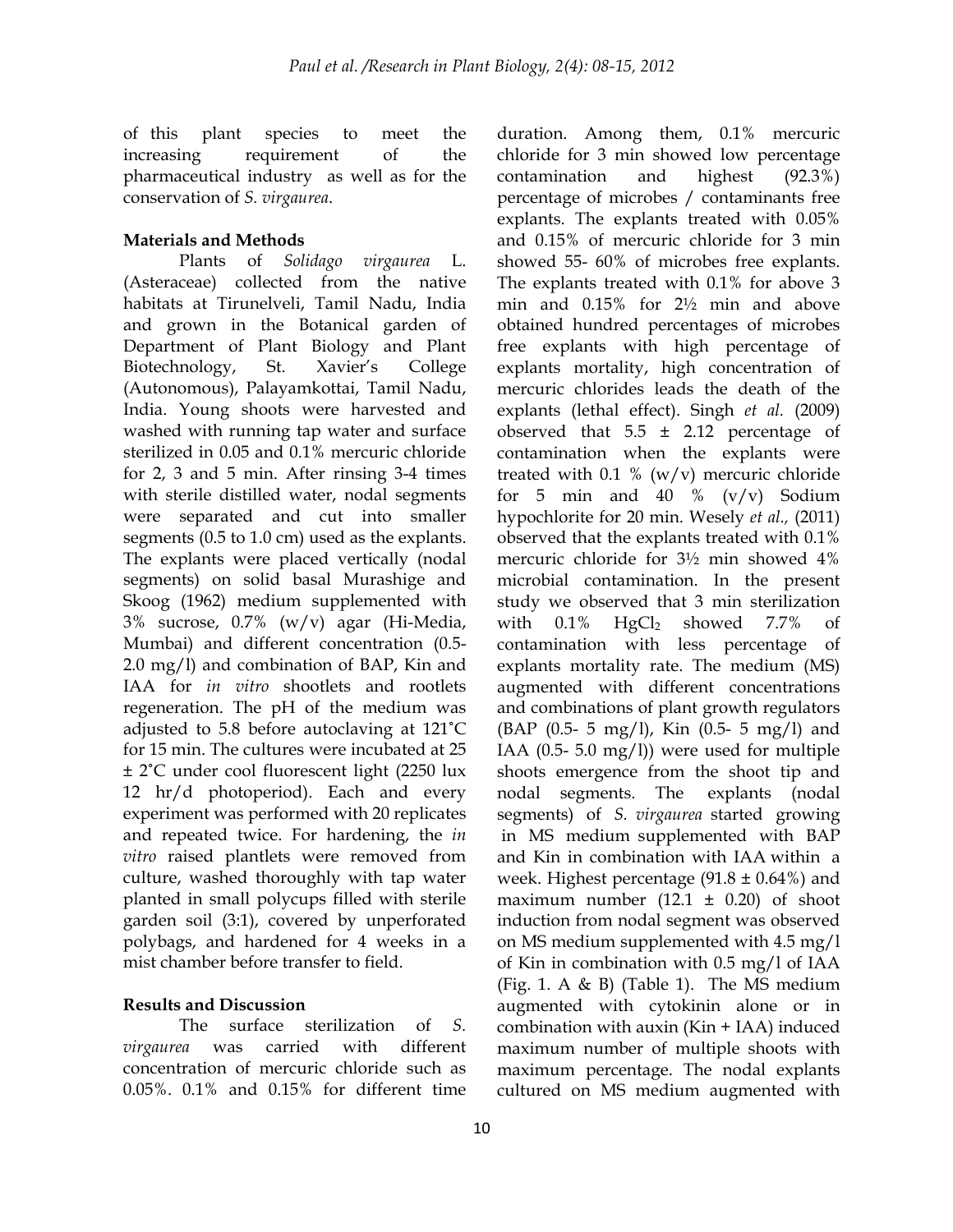cytokinin (BAP) alone induced multiple shoot formation was observed in *Baliospermum montanum* (Johnson and Manickam 2003), *Adenia hondala* (Johnson *et al.,* 2004), *Passiflora mollussima* (Johsnon *et al.,* 2007), *Stevia rebaudiana* (Janarthanam *et al.,* 2009), *Vitex negundo* (Islam *et al.,* 2009), *Marsdenia brunoniana* (Ugriah *et al.,* 2010) and *Alternanthera sessilis* (Wesely *et al.,* 2011). The *in vitro-*raised shootlets were transferred to half-strength MS medium with different concentrations of BAP, Kin, IBA, IAA and NAA for rooting (Table 1). Highest percentage  $(91.7 \pm 1.43%)$  and maximum number  $(3.8 \pm 0.28)$  rootlets were observed on MS medium augmented with 4.5 mg/l of IAA in combination with 0.5 mg/l of BAP (Fig. 1. C). In the present study, we observed the highest percentage and maximum number of rootlets per shootlets on half strength medium supplemented with 3 mg/l IBA. The cytokinin in combination with auxin promoted shoot formation in various plant species as observed by Yasmeen and Rao (2005), Guo *et al.*, (2007) Jawahar *et al.,* (2008), Nisha *et al.,* (2009), Ioan Băcilă *et al.,* (2010) and Yadev and Singh (2010).



**Fig.1.** *In vitro* **propagation of** *Solidago virgaurea* **L** 

A.Multiple Shootlets formation from the nodal segment of *S. virgaurea* cultured on MS+Kin 4.5 mg/l + IAA 0.5 mg/l; B. Shoot Elongation of *S. virgaurea* cultured on MS+Kin 4.5 mg/l + IAA 0.5 mg/l; C. *In vitro* rooltets formation from the *in vitro* derived shootlet of *S. virgaurea*  cultured on MS+BAP 0.5 mg/l + IAA 4.5 mg/l; D. Hardened Plantlet of *S. virgaurea*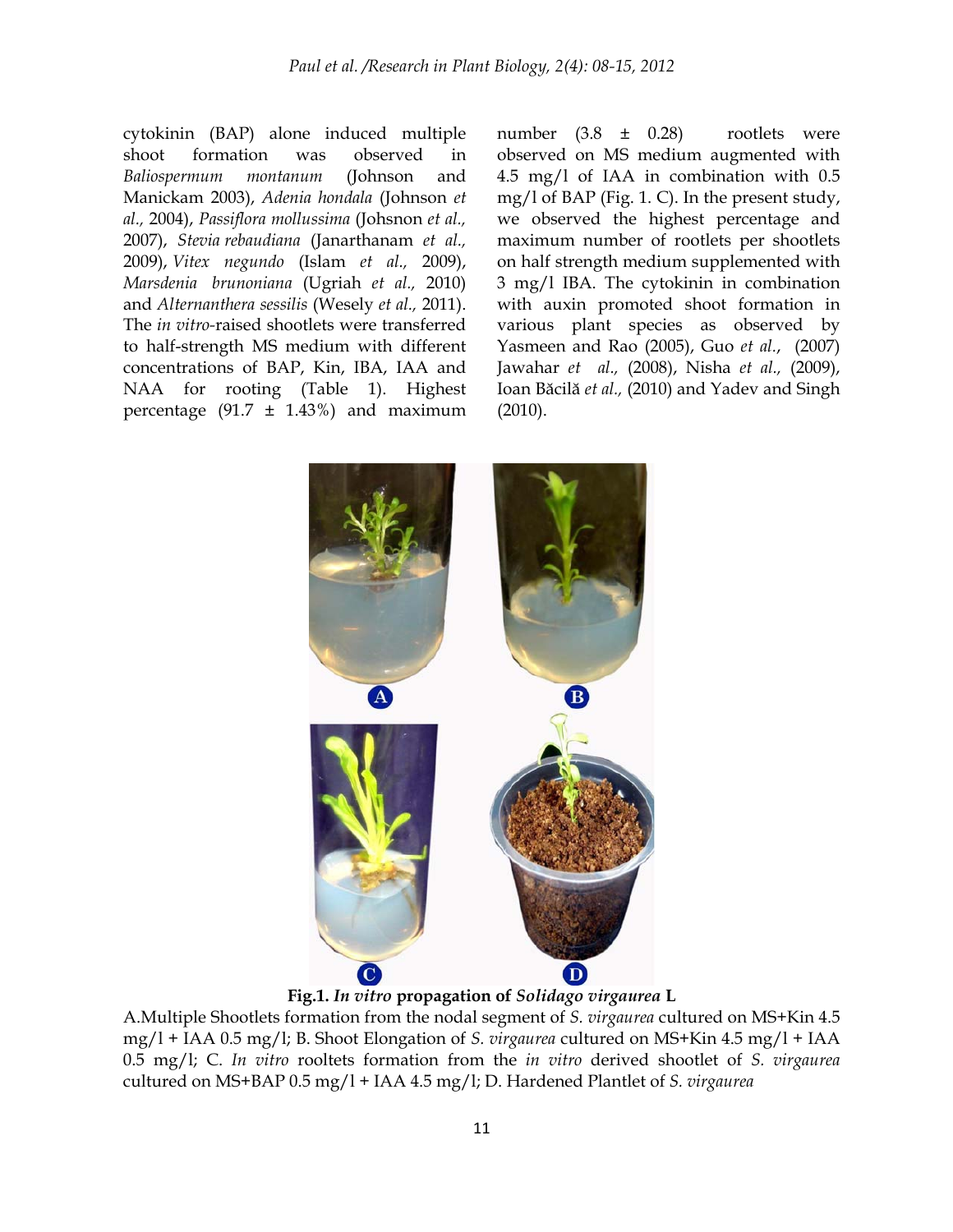| <b>Plant Growth</b><br><b>Regulators</b> |     |            | Mean $\%$ of<br><b>Shootlets</b> | Mean No. of<br>shootlets | Mean $\%$ of<br>Rootlets | Multiple<br><b>Rootlets</b> | Degree of<br>Callus |
|------------------------------------------|-----|------------|----------------------------------|--------------------------|--------------------------|-----------------------------|---------------------|
| Concentration in                         |     |            | formation                        | /nodal                   | formation                | /Shootlet $\pm$             | formation           |
| mg/1                                     |     |            | $±$ S.E.                         | segments ±               | $±$ S.E.                 | S.E.                        |                     |
|                                          |     |            |                                  | S.E.                     |                          |                             |                     |
| <b>IAA</b>                               | Kin | <b>BAP</b> |                                  |                          |                          |                             |                     |
| 0.5                                      | 4.5 | $0.0\,$    | $91.8 \pm 0.64$                  | $12.1 \pm 0.20$          |                          |                             |                     |
| 1.0                                      | 4.0 | 0.0        | $83.8 \pm 0.53$                  | $9.4 \pm 0.36$           |                          |                             |                     |
| 1.5                                      | 3.5 | 0.0        | $72.4 \pm 0.46$                  | $2.3 \pm 0.24$           |                          |                             | $+$                 |
| 2.0                                      | 3.0 | 0.0        | $63.7 \pm 0.39$                  | $1.4 \pm 0.18$           |                          |                             | $^+$                |
| 2.5                                      | 2.5 | 0.0        | $45.6 \pm 0.54$                  | $1.1 \pm 0.31$           |                          |                             | $++$                |
| 4.5                                      | 0.0 | 0.5        | $48.4 \pm 0.29$                  | $1.2 \pm 0.23$           | $91.7 \pm 1.43$          | $3.8 \pm 0.28$              |                     |
| 4.0                                      | 0.0 | 1.0        | $54.4 \pm 0.62$                  | $1.5 \pm 0.36$           | $83.8 \pm 1.27$          | $3.6 \pm 0.33$              |                     |
| 3.5                                      | 0.0 | 1.5        | $61.3 \pm 0.43$                  | $1.6 \pm 0.53$           | $78.3 \pm 0.96$          | $2.8 \pm 0.44$              | $^+$                |
| 3.0                                      | 0.0 | 2.0        | $63.8 \pm 0.46$                  | $1.7 \pm 0.42$           | $65.8 \pm 0.48$          | $2.1 \pm 0.52$              | $^{\mathrm{+}}$     |
| 2.5                                      | 0.0 | 2.5        | $65.3 \pm 0.56$                  | $2.3 \pm 0.56$           | $56.9 \pm 1.12$          | $1.8 \pm 0.63$              | $++$                |

**Table 1: Influence of Plant Growth Regulators on multiple shootlets and rootlets formation of** *Solidago virgaurea* **L.** 

*+ - sign indicates average callus induction; ++ - sign indicates high amount of callus induction* 

In the present study the auxin in combination with cytokinin (BAP) accelerated the rootlets formation. Similar to the present study observation Marta *et al.,* 2009; Taware *et al.,* 2010; Kalidass *et al.,* 2010 also were observed the BAP in combination with IAA promoted rootlets formation in different plants. After 30 days, *in vitro-*raised plantlets were hardened in polycups containing a mixture of sterile garden soil: sand (3:1), covered with polypropylene bags and irrigated with 10 X diluted MS liquid medium. The plants were kept in a culture room for 15 days. 63% of plants were successfully established in polycups (Fig. 1. D). After 15 days the polycups hardened plants were transferred to pots and kept in green house. Seventy four percent of plants were well established in the green house condition. After one month, the plants were transferred to the field. About 67% of plants were established in the field. The present study has established reliable and repeatable protocol for large scale multiplication of *S.* 

*virgaurea* through nodal segments. This protocol could be used as a tool for the large scale multiplication.

#### **References**

- Bajaj YPS, Furmanowa M and Olszowska O (1988) Biotechnology of the micropropagation of medicinal and aromatic plants. In: Bajaj YPS (Ed). Biotechnology in agriculture and forest: medicinal and aromatic plants, New York: *Springer Verlag.* PP.60-103
- Baskaran P and Jayabalan N (2005) An efficient micropropagation system for *Eclipta alba* – a valuable medicinal herb. In Vitro Cell. Dev. Biol. Plant. 41: 532– 539.
- Benniamin A, Manickam VS, Johnson M and Jospeh LH (2004) Micropropagation of *Crataeva magna* (Lour.) DC. – A Medicinal Plant. Ind J Biotech*.* 3: 136- 138.
- Bodeker G (2002) Medicinal plants: towards sustainability and security. Discussion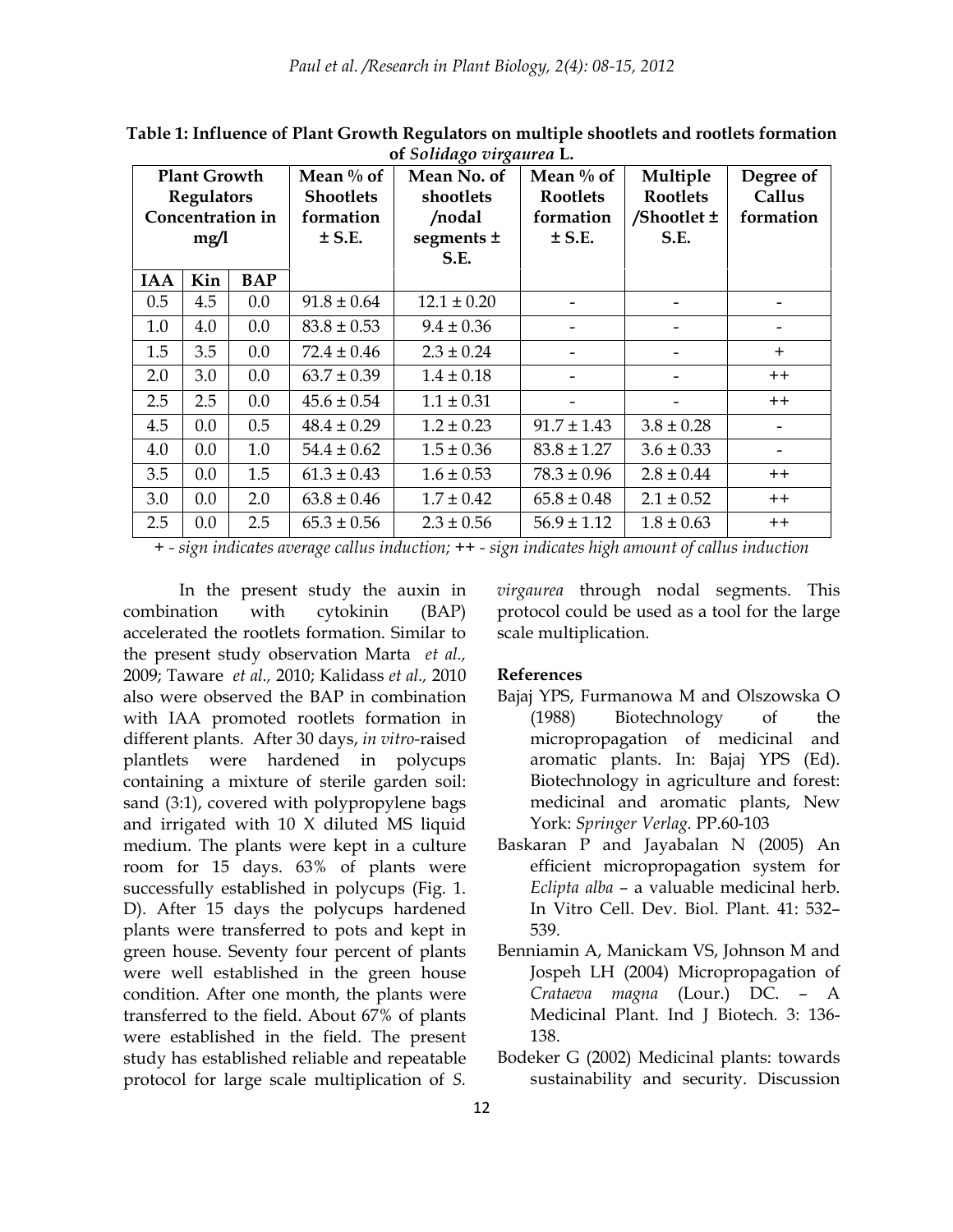paper for MEDPLANT. http://source. bellanet.org/medplant/docs/ssong/ME DPLANT\_Discussion\_Paper1.doc.

- Chandra Prabha A and Rama Subbu R (2010) Micropropagation of *Aristolochia tagala* Cham. - a Rare and Endemic Medicinal plant from Western Ghats. J. Bio sci. Res*.* 1(2): 70-73.
- Constabel F (1990) Medicinal plant biotechnology. Planta Med. 56: 421–425.
- Demir H, Leyla Açık, Burcu Bali E, Yasemin Koç L and Gönül Kaynak (2009) Antioxidant and antimicrobial activities of *Solidago virgaurea* extracts. African Journal of Biotechnology 8(2): 274-279.
- Gross S, Goodarzi G, Watabe M, Bandyopadhyay S, Pai S and Watabe K (2002). Nutr. Cancer*,* 43:76.
- Guo B, Gao M and Liu CZ (2007) *In vitro* propagation of an endangered medicinal plant *Saussurea involucrata* Kar. et Kir. Plant Cell Rep. 26: 261-265
- Hoareau L and DaSilva E (1999) Medicinal plants: a re-emerging health aid. Electronic J. Biotech*.* 2: 56–70.
- Ioan Băcilă, Ana Coste, Adela Halmagyi and Constantin Deliu (2010) Micropropagation of *Hypericum maculatum* Cranz - an important medicinal plant. Romanian Biotechnological Letters 15(1): 86-91.
- Islam S, Banik H, Alam S, Tarek M and Rahman M (2009) *In vitro* Propagation of *Holarrhena antidysenterica* Wall., *Wedelia chinensis* (Osb.) Merr. and *Woodfordia fruticosa* (L.) Kurz. Plant Tissue Cult. & Biotech*.* 19(2): 253-255.
- Ivancheva S and Stantcheva B (2000) Ethnobotanical inventory of medicinal plants in Bulgaria. J. Ethnopharmacol. 69: 165-172.
- Janarthanam B, Gopalakrishnan M, Lakshmi Sai G and Sekar T (2009) Plant Regeneration from Leaf Derived Callus of *Stevia rebaudiana* Bertoni.

 Plant Tissue Cult. & Biotech*.* 19(2): 133- 141.

- Jawahar M, Ravipaul S and Jeyaseelan M (2008) *In vitro* regeneration of *Vitex negundo* L.- A Multipurpose woody aromatic medicinal shrub. Plant Tiss. Cult. Biotech*.*18: 37-42.
- Johnson M (2007) Somoclonal Variation studies on *Phyllanthus amarus* Schum & Thonn. Iranian Journal of Biotechnology 3(4): 240-245.
- Johnson M and Manickam VS (2003) *In vitro* multiplication of *Baliospermum montanum* (Willde) Muell-Arg.- a threatened medicinal plant. Indian Journal of Experimental Biology 41:1349- 1351.
- Johnson M, Usha A and Babu A (2010) Rapid Multiplication of *Plumbago auriculata* L. A Medicinally Important Plant. Journal of Basic and Applied Biology 4 (1&2): 135-141.
- Johnson M, Berahanu AT, Eyayu M, Mulugeta K, and Manickam VS (2005) Regeneration from callus cultures of *Rhinacanthus nasutus* L. Kurtz. Ethiopian Journal of Science and Technology 3: 17- 24
- Johnson M, Manickam VS, Nikhat Y, Sonali D and Andal N (2004) *In vitro* multiplication of two economically important and endangered medicinal plants – *Justicia gebdarussa* Brum and *Adenia hondala* (Gaertn) De Wilde. Malaysian Journal of science 23(2): 49- 53.
- Johnson M, Nikhat Yasmin, Sonali Das and Raja Sekara Pandian M (2007) The role of cytokinin and auxin in organogenesis of *Passiflora mollissima* and Evaluation of Biochemical changes using isozyme and protein profiles. Ethiopian Journal of Science and Technology 4(2): 27-36.
- Johnson M, Sonali D, Yasmin N and Babu A (2009) Impacts of Cytokinins and Auxins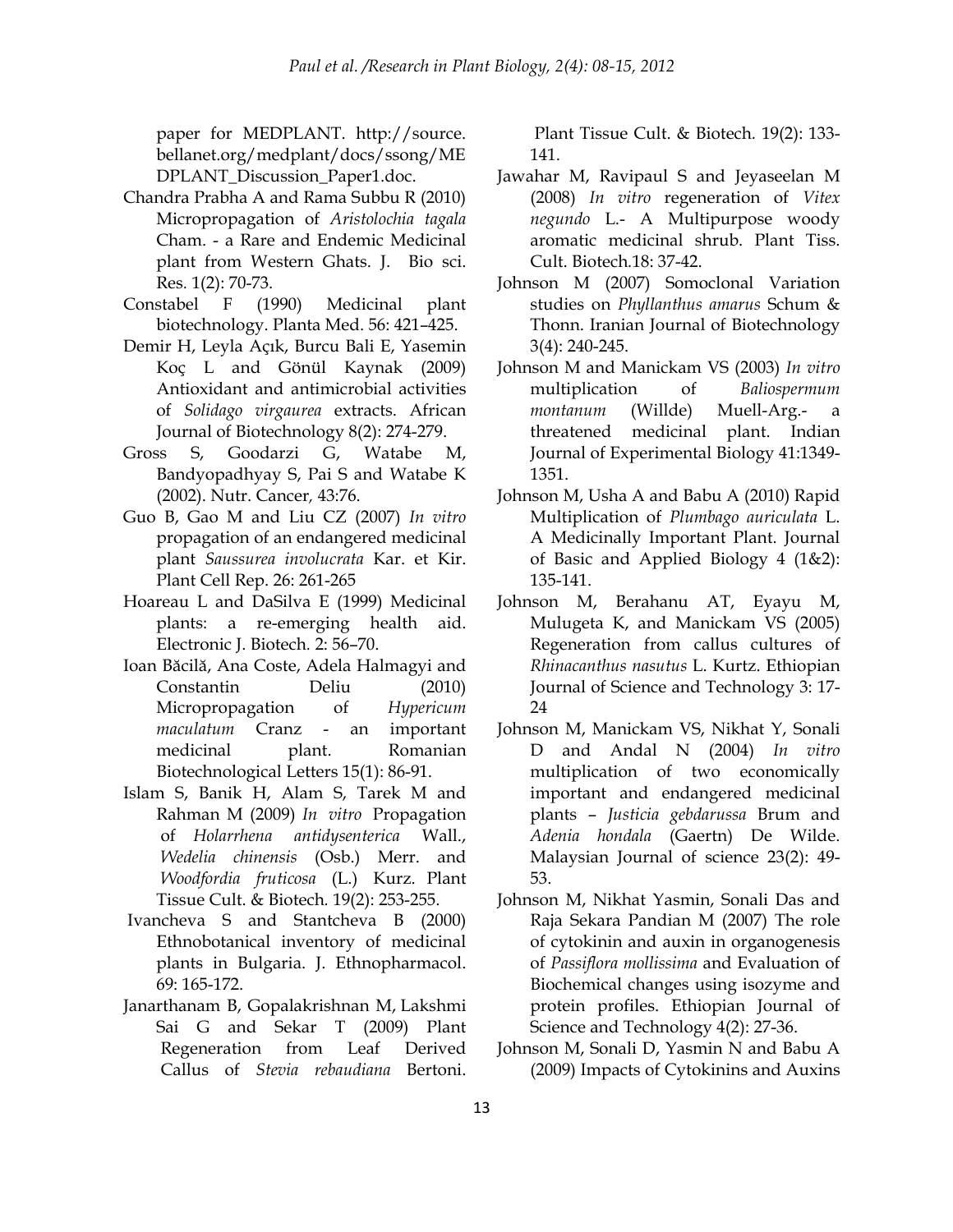on organogenesis and somatic embryogenesis of *Vitex negundo* var. *negundo* L. and evaluation of genetic fidelity. Biotechnology An Indian Journal 3(4): 236-241.

- Johnson M, Vallinayagam S and Manickam VS (2002) Micropropagation of *Rhinacanthus nasutus* (L.) Kurt- A medicinal important plant. Phytomorphology 52(4): 331-336.
- Johnson M (2006) *In vitro* multiplication of *Solanum anguivi* Lam, *Phyllanthus amarus*  Schum and Thonn, *Jasminum calophyllum*  Wall – Ethano medicinal Plants. Ethiopian Journal of Science and Technology 3(2): 78-84
- Kalidass C, Daniel A and Mohan VR (2010) Rapid Micropropagation of *Plumbago zeylanica* L. An Important Medicinal Plant. Journal of American Science 6(10): 1027-1031.
- Lewington A (1993) Medicinal plants and plant extracts: a review of their importation into Europe. A traffic network report. Cambridge, Traffic International.
- Lorenzi H and Matos FJA (2002) Plantas Medicinais no Brasil. In: Nova O, Sao P, eds. Nativase Exóticas Cultivadas. Brazil, Instituto Plantarum de Estudos da Flora Ltda, 1-170.
- Marta VM, Andrés M and Gatica Arias (2009) Effect of BAP and IAA on shoot regeneration in cotyledonary explants of *Costa rican* melon genotypes Agronomía Costarricense 33(1): 125-131.
- Mendelsohn R and Balick M (1994) The value of undiscovered pharmaceuticals in tropical forests. Econ. Bot*.* 49: 223-228.
- Murashige T and Skoog F (1962) A revised medium for rapid growth and bioassays with Tobacco tissue culture. Plant physiology 15:475-497.
- Nalawade SN and Tsay HS (2004) *In vitro* propagation of some important Chinese

medicinal plants and their sustainable usage. In vitro Cell. Dev. Biol. Plant. 40:143-154.

- Nisha MC, Rajeshkumar S, Selvaraj T and Subramanian MSA (2009) Valued Indian medicinal plant – *Begonia malabarica* Lam. Successful plant regeneration through various explants and field performance. Maejo Int. J. Sci. Technol*.* 3(2):261-268
- Okere AU and Adegeye A (2010) *In vitro* propagation of an endangered medicinal timber species *Khaya grandifoliola* C. Dc. African Journal of Biotechnology 10(17): 3335-3339.
- Pandeya K, Tiwari KN, Singh J, Verma JP and Dubey SD (2010) *In vitro* propagation of *Clitoria ternatea* L.: A rare medicinal plant. Journal of Medicinal Plants Research 4(8): 664-668.
- Reznicek G, Johann Jurenitsch and Michaela Plasun (1991) Four major saponins from *Solidago canadensis*. Phytochem*.* 30: 1629- 1633.
- Rout AGR, Mahato SK and Senapati (2007) *In vitro* clonal propagation of *Nyctanthes arbortristis* Linn. – a medicinal tree. Hort. Sci. 34(2): 84-89.
- Shukla P, Singh A, Gawri S, Alexander A and Sonwane S (2011) *In vitro* propagation of *Barleria prionitis* Linn and its antibacterial activity. International Journal of Pharma Professional's Research 2(1): 198-200.
- Singh A, Kandasamy T and Odhav B (2009) *In vitro* propagation of *Alternanthera sessilis* (sessile joyweed), a famine food plant. Afr. J Biotechnol. 8(21): 5691-5695.
- Srivastava J, Lambert J and Vietmeyer N (1995) Medicinal plants: an expanding role in development. World Bank technical paper no. 320. Washington, DC: World Bank Agriculture and Forestry Systems.